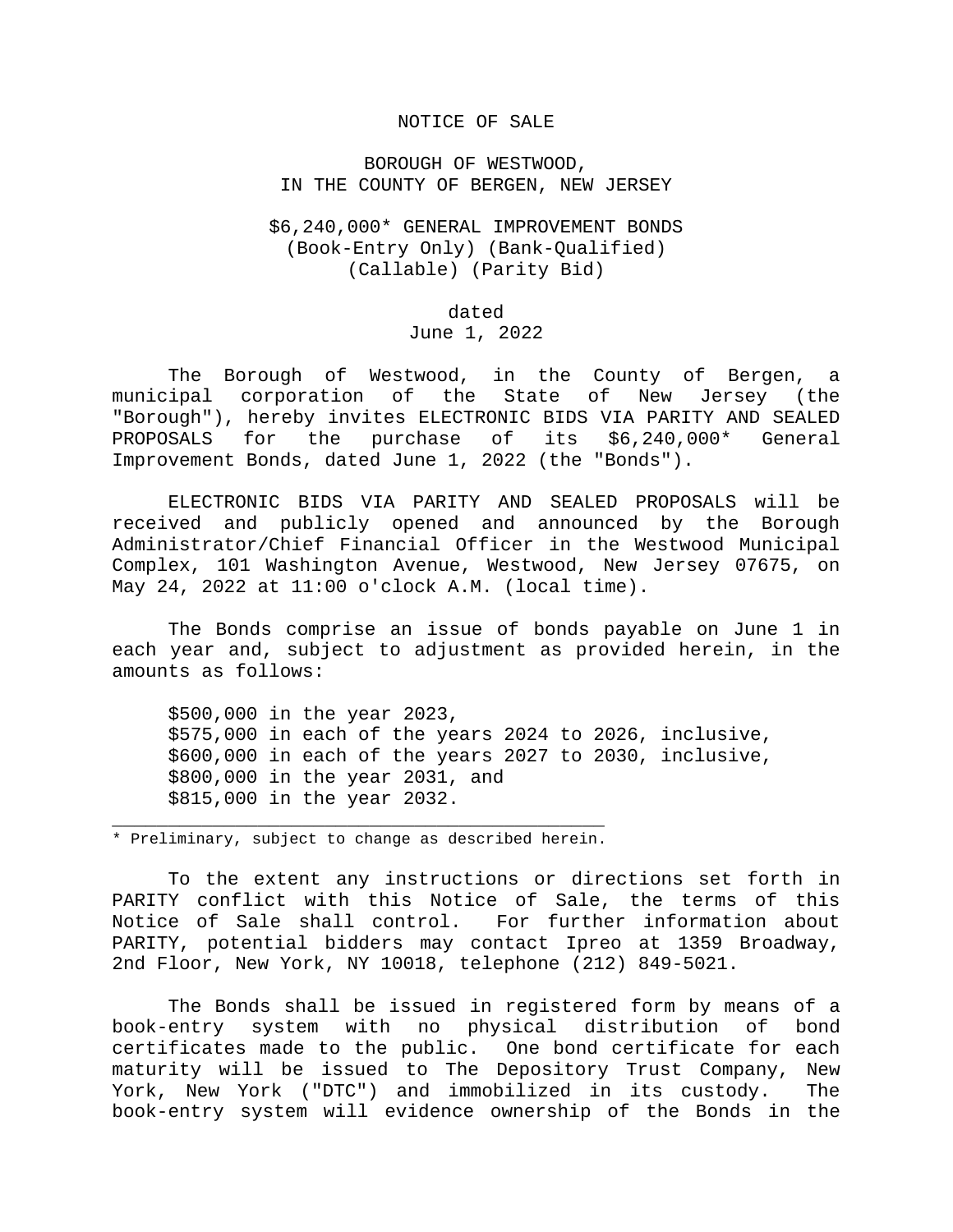principal amount of \$5,000 or any integral multiple thereof, with transfers of ownership effected on the records of DTC and its participants pursuant to rules and procedures established by DTC and its participants. The successful bidder, as a condition to delivery of the Bonds, shall be required to deposit the bond certificates with DTC, registered in the name of Cede & Co., its nominee. Interest on the Bonds will be payable on each June 1 and December 1, commencing December 1, 2022 (each, an "Interest Payment Date"), in each year until maturity or prior redemption, and principal of the Bonds will be payable, at maturity, by payment of immediately available funds by the Bond Registrar/Paying Agent to DTC or its nominee as registered owner of the Bonds. Transfer of principal and interest to participants of DTC will be the responsibility of DTC. Transfer of principal and interest to beneficial owners will be the responsibility of the DTC participants and other nominees of the beneficial owners. The Borough will not be responsible or liable for such transfers of payments or for maintaining, supervising or reviewing the records maintained by DTC, its participants or persons acting through such participants.

 In the event (a) DTC determines not to continue to act as securities depository for the Bonds or (b) the Borough determines that continuation of the book-entry system of evidence and transfer of ownership of the Bonds would adversely affect the interests of the beneficial owners of the Bonds, the Borough will discontinue the book-entry system with DTC. If the Borough fails to identify another qualified securities depository to replace DTC, the Borough will deliver replacement bonds in the form of fully registered certificates.

 The Bonds maturing on or before June 1, 2029 are not subject to redemption prior to their stated maturities. The Bonds maturing on or after June 1, 2030 are subject to redemption at the option of the Borough prior to maturity, in whole on any date or in part on any Interest Payment Date, on or after June 1, 2029, upon notice as hereinafter set forth at the redemption price of 100% of the principal amount being redeemed, plus accrued interest to the date fixed for redemption.

 If the Borough determines to optionally redeem a portion of the Bonds prior to maturity, such Bonds so redeemed shall be in such maturities as determined by the Borough, and within any maturity, by lot; *provided*, *however*, that the portion of any Bond to be redeemed shall be in the principal amount of \$5,000 or some multiple thereof and that, in selecting Bonds for redemption, the Bond Registrar/Paying Agent shall treat each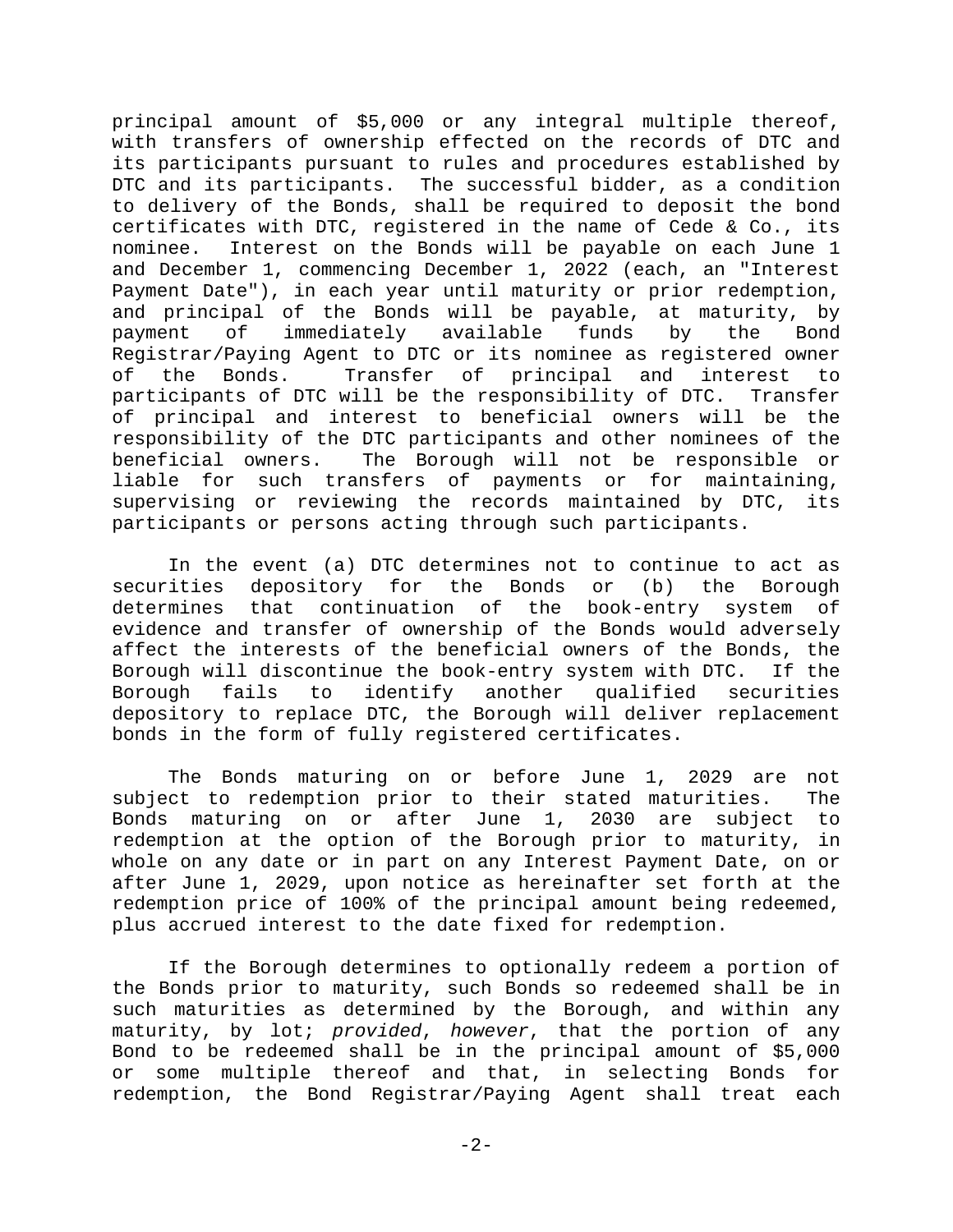Bond as representing that number of Bonds that is obtained by dividing the principal amount of such Bond by \$5,000.

 Notice of redemption shall be given by first class mail in a sealed envelope with postage prepaid to the registered owners of the Bonds at their respective addresses as they last appear on the registration books kept for that purpose by the Bond Registrar/Paying Agent at least thirty (30) but not more than sixty (60) days before the date fixed for redemption. Such mailing is not a condition precedent to redemption, and the failure to mail or to receive any redemption notice will not affect the validity of the redemption proceedings. If any Bond subject to redemption is a part of a greater principal amount of the Bonds not to be redeemed, such entire amount shall be surrendered to the Bond Registrar/Paying Agent and, for that portion of the Bond not to be redeemed, a new Bond shall be issued in the name of the registered owner in an amount equal to the principal amount of the Bond surrendered less the amount to be redeemed.

 Bidders may not elect to structure any maturities of the Bonds as term bonds.

 The Bonds are general obligations of the Borough and are secured by a pledge of the full faith and credit of the Borough for the payment of the principal thereof and the interest thereon. The Bonds are payable, if not paid from other sources, from ad valorem taxes to be levied upon all the real property taxable within the Borough without limitation as to rate or amount.

 Each proposal submitted must name the rate or rates of interest per annum to be borne by the Bonds bid for, and the rate or rates named must be a multiple of 1/8th or 1/20th of one percentum (1%). The interest payable with respect to each Bond on any one date will be evidenced by a single rate of interest. Not more than one rate may be named for Bonds of the same maturity. There is no limitation on the number of rates that may be named. The difference between the lowest and the highest rates named in the proposal shall not exceed two percentum (2%). The Borough reserves its right to reject all bids, and any bid not complying with the material terms of this notice will be rejected. The Borough reserves the right to waive defects it deems non-material, in its sole discretion.

The Bonds will be awarded to the bidder on whose bid the total loan may be made at the lowest true interest cost ("TIC"). Such TIC cost shall be computed by determining the interest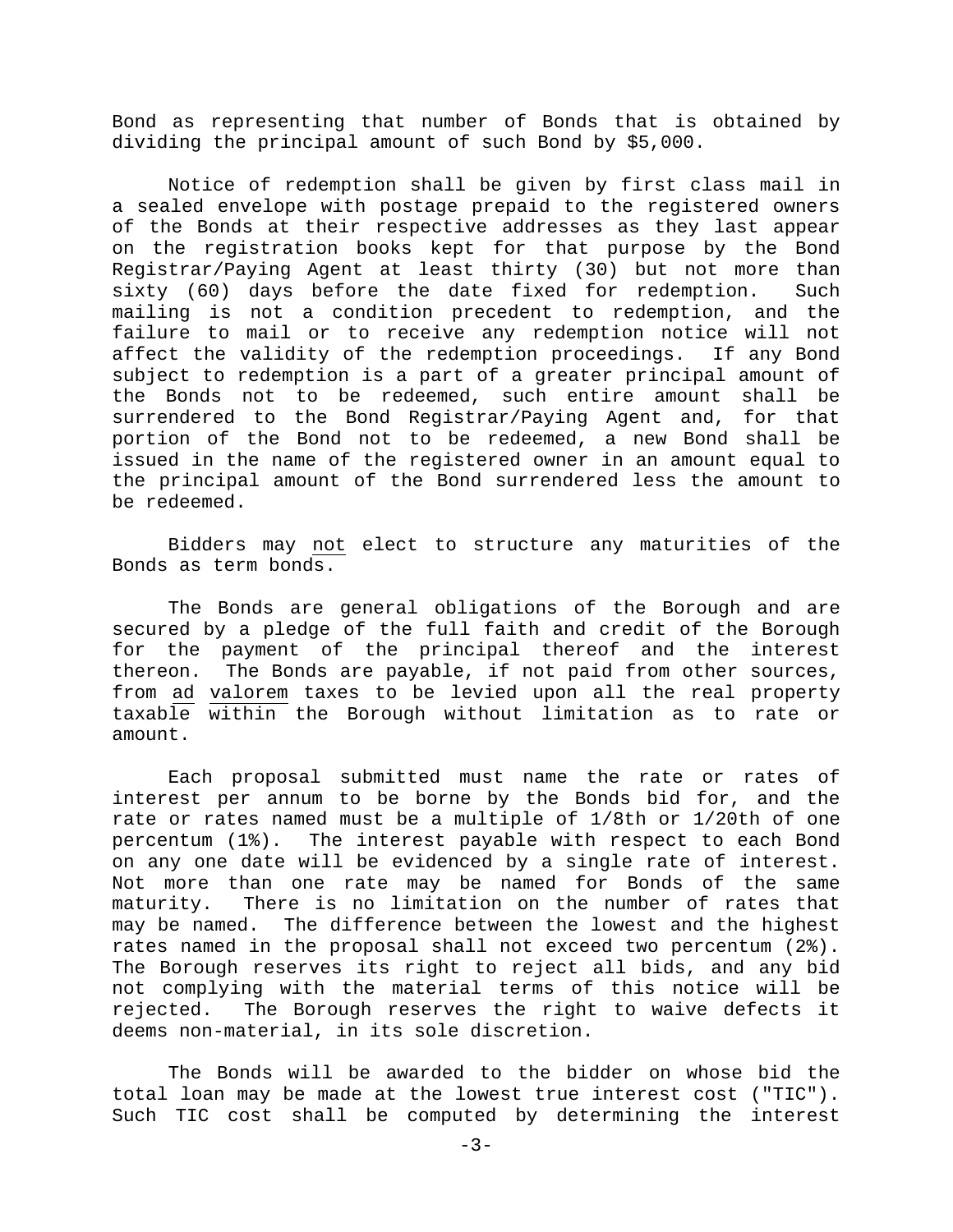rate, compounded semi-annually, necessary to discount the debt service payments to the date of the Bonds and to the price bid, excluding interest accrued to the delivery date. Each proposal submitted must be for all the Bonds and the purchase price specified in the proposal must not be less than \$6,240,000 nor more than \$6,552,000 (105% of the aggregate principal amount of the Bonds). No proposal shall be considered that offers to pay an amount less than the principal amount of the Bonds offered for sale or under which the total loan is made at a TIC higher than the lowest TIC to the Borough under any legally acceptable proposal, and if two or more bidders offer to pay the lowest TIC, then the Bonds will be sold to one of such bidders selected by lot from among all such bidders.

It is requested that each proposal be accompanied by a computation of the TIC to the Borough under the terms of the proposal in accordance with the method of calculation described in the preceding paragraph (computed to six decimal places), but such computation is not to be considered as part of the proposal for Bonds. Determinations of TIC by the Borough shall be final.

The Borough may after the receipt and opening of bids, adjust the maturity schedule of the Bonds, provided however, that (1) no maturity schedule adjustment shall exceed 10% upward or downward of the principal for any maturity as specified herein, and (ii) the aggregate adjustment to the maturity schedule shall not exceed 10% upward or downward of the aggregate principal amount of Bonds as specified herein and the aggregate principal amount of Bonds as adjusted will not exceed \$6,240,000. The dollar amount bid by the successful bidder shall be adjusted to reflect any adjustments in the aggregate principal amount of the Bonds to be issued. Immediately upon being notified that it is the successful bidder, the successful bidder shall provide to the Borough's municipal advisor and bond counsel the initial offering prices of the Bonds to the public. Upon receipt of the initial offering prices of the Bonds to the public from the successful bidder, the bid price will be adjusted to reflect changes in the dollar amount of the underwriter's discount and the original issue premium, but will not change the per bond underwriter's discount as calculated from the bid and the initial offering prices of the Bonds to the public. The Borough shall notify the successful bidder of the final maturity schedule and the resulting adjusted purchase price no later than 5:00 p.m., local time, on the day of the sale and award the Bonds. The interest rate or rates specified by the successful bidder for each maturity will not be altered.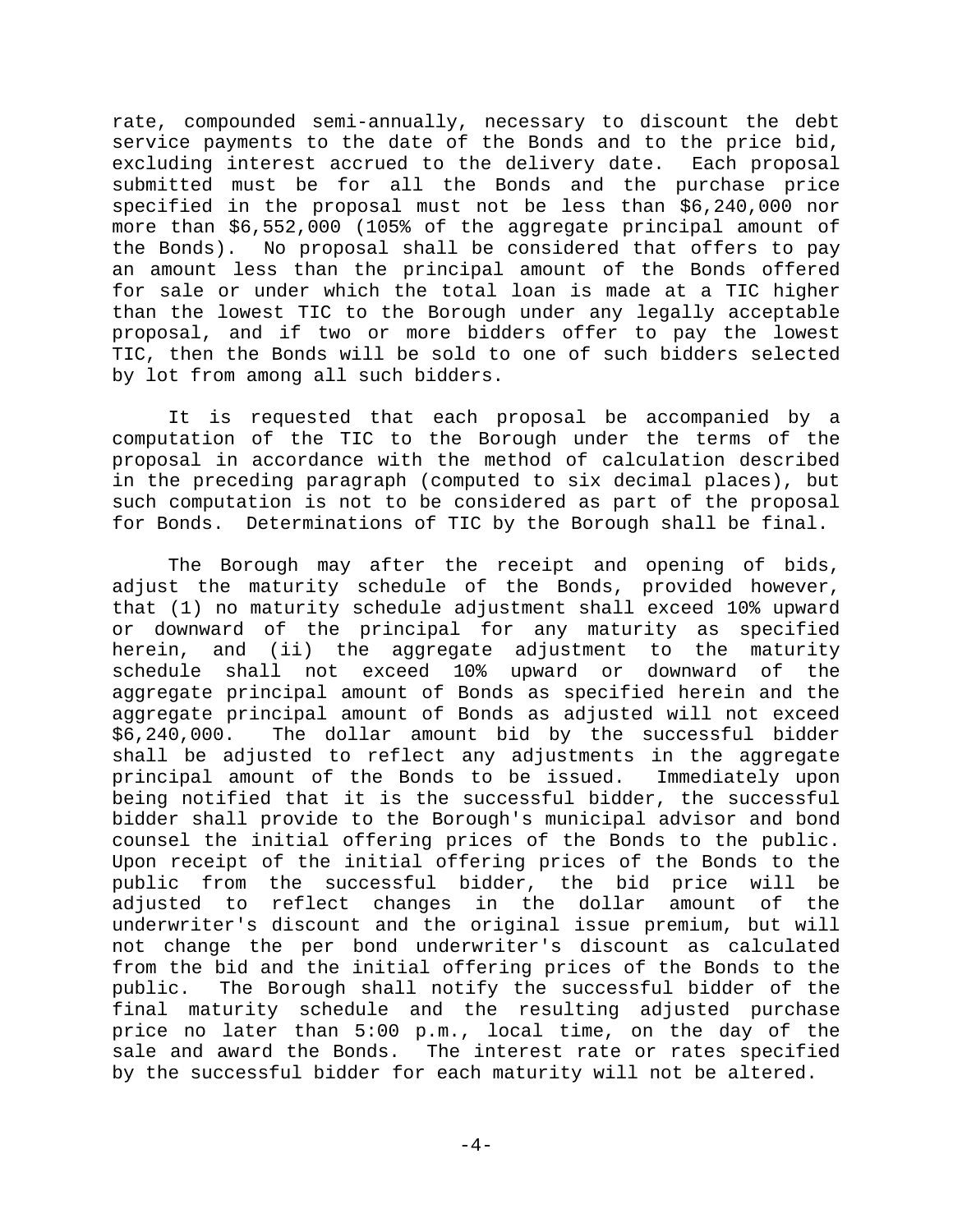The successful bidder must pay accrued interest from the date of the Bonds to the date of delivery. No interest will be paid upon the deposit made by the successful bidder. The Bonds will be authenticated by the Chief Financial Officer, acting as Bond Registrar/Paying Agent for the Bonds.

 Sealed proposals should be addressed to the undersigned Borough Administrator/Chief Financial Officer, and enclosed in a sealed envelope marked on the outside "Proposal for Bonds". A good faith deposit (the "Deposit") in the form of a cash wire or a certified, treasurer's or cashier's check drawn upon a bank or trust company in the amount of \$124,800, payable to the order of the BOROUGH OF WESTWOOD, is required for each bid to be considered. If a cash wire is used, the wire must be received by the Borough no later than 11:00 A.M. on May 24, 2022. If a cash wire is utilized, each bidder must notify the Borough of its intent to use such cash wire prior to 11:00 A.M. on May 24, 2022, and must provide proof of electronic transfer of such cash wire prior to 11:00 A.M. on May 24, 2022 (with return wiring instructions). Wire instructions for the Borough can be obtained by contacting the Borough's Bond Counsel (Steven Rogut or Peter Calhoun (908) 931-1150) or its municipal advisor (Sherry Tracey stracey@muniadvisors.com or (609) 291-0130) at Phoenix Advisors, LLC, Bordentown, New Jersey (the Municipal Advisor"). If a check is used, it must accompany the bid or be received by the undersigned Borough Administrator/Chief Financial Officer prior to the opening of bids. Each bidder accepts responsibility for delivering such cash wire or check on time and the Borough is not responsible for any cash wire or check that is not received on time. Checks or wires of unsuccessful bidders will be returned upon the award of the Bonds. No interest on the Deposit will accrue to the successful bidder. The Deposit will be applied in part payment for the Bonds or to partially secure the Borough from any loss resulting from the failure of the successful bidder to comply with the terms of its bid.

 Award of the Bonds to the successful bidder or rejection of all bids is expected to be made promptly after opening of the bids, but such successful bidder may not withdraw its proposal until after 5:30 p.m. (local time) of the day of such bidopening and then only if such award has not been made prior to the withdrawal.

 It is anticipated that CUSIP identification numbers will be printed on the Bonds, but neither the failure to print such number on any Bond nor any error with respect thereto shall constitute cause for a failure or refusal by the successful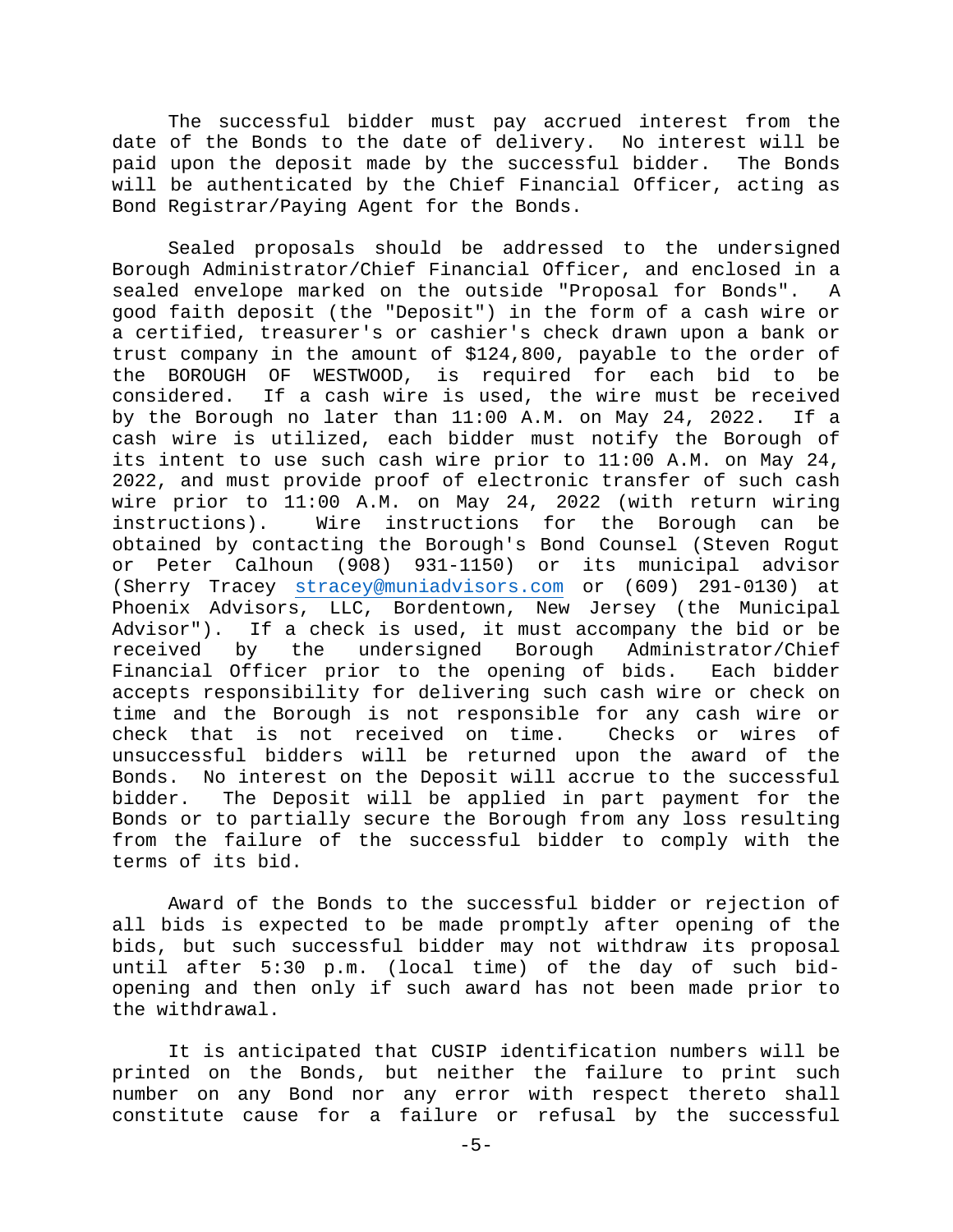bidder thereof to accept delivery of and pay for the Bonds in accordance with its contractual obligations arising from the acceptance of its proposal for the purchase of the Bonds. All expenses in relation to the printing of CUSIP numbers on the Bonds shall be paid for by the Borough; provided, however, that the request for the assignment of CUSIP identification numbers shall be the responsibility of the Municipal Advisor and the CUSIP Service Bureau charge for the assignment of said numbers shall be the responsibility of and shall be paid for by the successful bidder. CUSIP numbers must be communicated to Bond Counsel within 24 hours of the award of the Bonds in order to have the CUSIP numbers printed on the Bonds.

 The Bonds shall be delivered on or about June 1, 2022 at the office of Rogut McCarthy LLC, Cranford, New Jersey ("Bond Counsel"), or at such other place as may be determined by the successful bidder and the Borough. PAYMENT FOR THE BONDS AT THE TIME OF ORIGINAL ISSUANCE AND DELIVERY SHALL BE IN IMMEDIATELY AVAILABLE FUNDS.

 A preliminary Official Statement has been prepared and is available at www.i-DealProspectus.com or may be obtained from the Municipal Advisor (stracey@muniadvisors.com) or the undersigned, Borough Administrator/Chief Financial Officer, Westwood Municipal Complex, 101 Washington Avenue, Westwood, New Jersey 07675, Telephone No. (201) 664-7100, ext. 150. The preliminary Official Statement is deemed to be a "final official statement", as of its date, within the meaning of Rule 15c2-12 of the Securities and Exchange Commission ("Rule 15c2-12"), but is subject to (a) completion with certain pricing and other information to be made available by the successful bidder for the Bonds and (b) amendment. The preliminary Official Statement, as so revised, will constitute the "final official statement". By the submission of a bid for the Bonds, the successful bidder contracts for the receipt of a reasonable number of copies of the final Official Statement within seven business days of the award of the Bonds. In order to complete the final Official Statement, the successful bidder must furnish on behalf of the underwriters of the Bonds the following information to Bond Counsel and the Borough by facsimile transmission or overnight delivery received by Bond Counsel and the Borough within 24 hours after the award of the Bonds: (a) initial offering prices or yields (expressed as percentages), (b) selling compensation (aggregate total anticipated compensation to the underwriters expressed in dollars), (c) the identity of the underwriters if the successful bidder is part of a group or syndicate and (d) any other material information necessary for the final Official Statement, but not known to the

-6-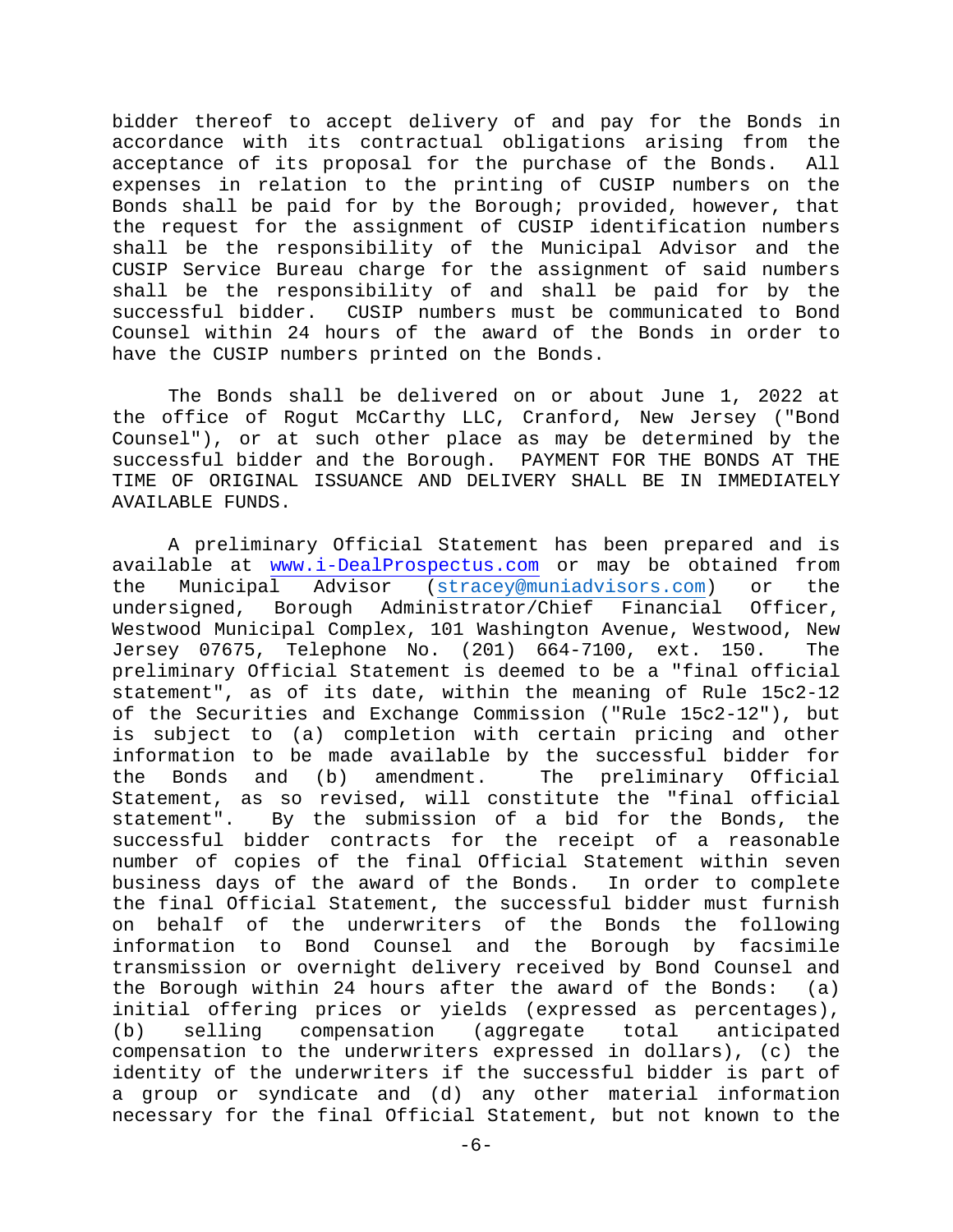Borough (such as the bidder's purchase of credit enhancement). It shall also be the obligation of the successful bidder to furnish to DTC an underwriter's questionnaire and the denominations of the Bonds not less than seventy-two (72) hours prior to the delivery of the Bonds.

 Concurrently with the delivery of the Bonds, the officials of the Borough who will have executed the final Official Statement will deliver to the purchaser of the Bonds certificate stating that, to the best of their knowledge, the preliminary Official Statement did not as of its date and as of the sale date, and the final Official Statement did not as of its date and does not as of the date of delivery of the Bonds, contain an untrue statement of a material fact or omit to state a material fact required to be included therein for the purpose for which the preliminary Official Statement or the final Official Statement is to be used or necessary to make the statements therein, in light of the circumstances under which they were made, not misleading, provided such certificate shall not include consideration of information supplied by, or which should have been supplied by, the successful bidder for the Bonds.

 The Borough has agreed in its bond resolution adopted on May 3, 2022 to provide or cause to be provided, in accordance with the requirements of Rule 15c2-12, (i) not later than seven months after the end of the Borough's fiscal year (presently December 31) certain annual financial information and operating data, including audited financial statements for the preceding fiscal year (commencing with the fiscal year ending December 31, 2021), (ii) timely notice of the occurrence of certain material events with respect to the Bonds and financial obligations of the Borough and (iii) timely notice of a failure by the Borough to provide the required annual financial information on or before the date specified in (i) above.

 The successful bidder's obligation to purchase the Bonds shall be conditioned upon its receiving, at or prior to the delivery of the Bonds, in form and substance reasonably satisfactory to the successful bidder, evidence that the Borough has made the continuing disclosure undertaking set forth above in a written agreement or contract for the benefit of the Bondholders and the beneficial owners of the Bonds.

 The approving legal opinion of Bond Counsel will be furnished without cost to the purchaser. The preliminary Official Statement contains a discussion of the provisions of the Internal Revenue Code of 1986, as amended (the "Code"), with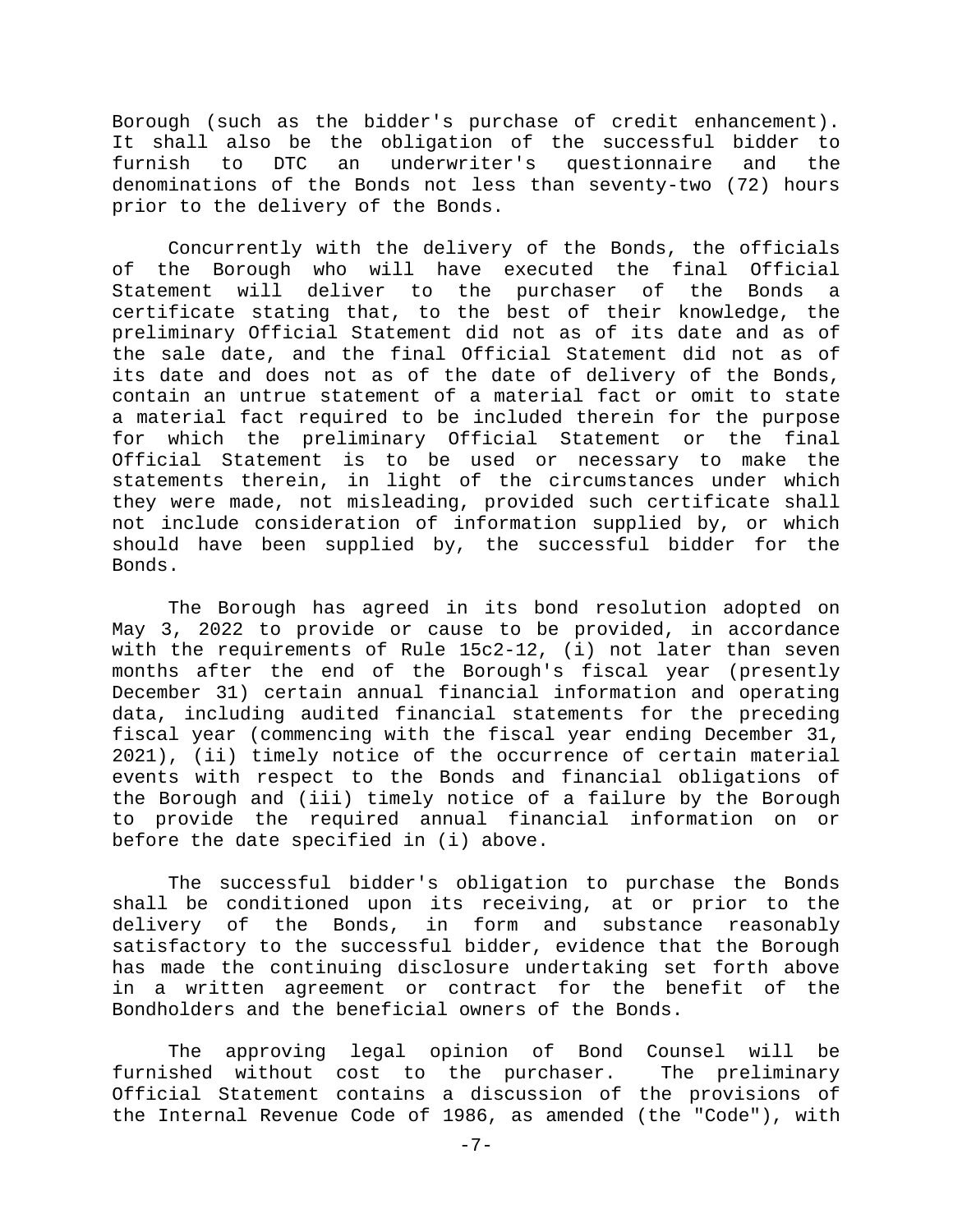respect to the exclusion from gross income for Federal income tax purposes of the interest on the Bonds and a description of the opinion of Bond Counsel with respect thereto. The Borough has covenanted, to the extent permitted by the Constitution and laws of the State of New Jersey, to comply with the provisions of the Code required to preserve the exclusion from gross income of interest on the Bonds for Federal income tax purposes. There will also be furnished the usual closing papers.

 The Borough has designated the Bonds "qualified tax-exempt obligations" within the meaning of Section 265(b)(3) of the Code and will represent that it reasonably expects that neither it nor its subordinate entities will issue more than \$10,000,000 of new money tax-exempt obligations in the current calendar year.

 If the Bonds qualify for issuance of any policy of municipal bond insurance or commitment therefor at the option of a bidder, any purchase of such insurance or commitment therefor shall be at the sole option and expense of the bidder and any increased costs of issuance of the Bonds resulting by reason of such insurance, unless otherwise paid, shall also be paid by such bidder. Any failure of the Bonds to be so insured or of any such policy of insurance to be issued, shall not in any way relieve the purchaser of its contractual obligations arising from the acceptance of its proposal for the purchase of the Bonds.

The Borough reserves the right to postpone, from time to time, the date and time established for the receipt of bids. Any such postponement shall be published on TM3 News Service, or by other available means, not less than twenty-four (24) hours prior to the sale. If any date fixed for receipt of bids and the sale of the Bonds is postponed, an alternative sale date will be announced via TM3 News Service, or by other available means, at least forty-eight (48) hours prior to such alternative date.

## ISSUE PRICE DETERMINATION UNDER INTERNAL REVENUE CODE

If the "competitive sale requirements" are not satisfied, the winning bidder shall have the option to designate whether the "10% test" or the "hold-the-offering-price rule" shall apply to all the Bonds.

 The following paragraphs contain the terms for the determination of issue price.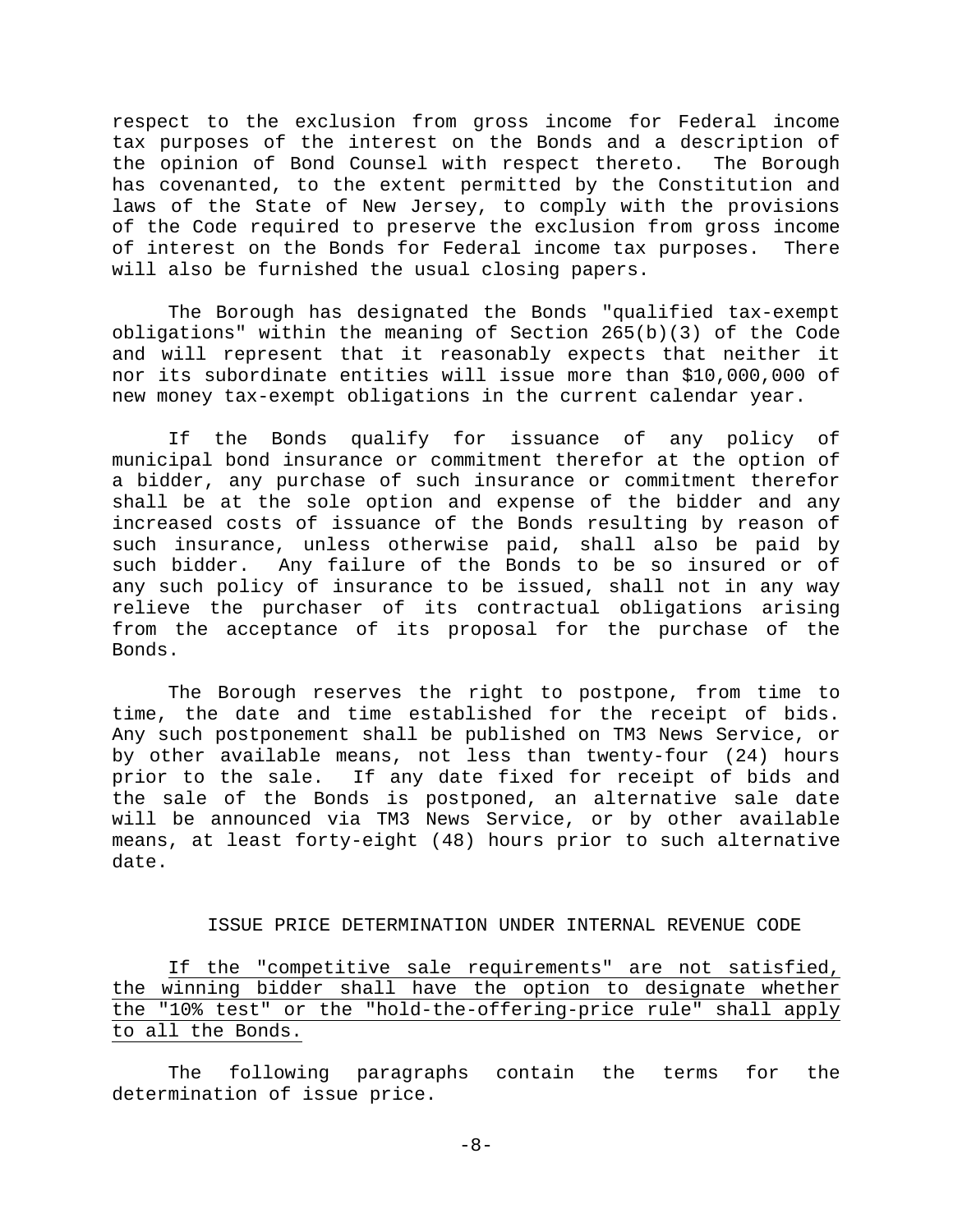(a) The winning bidder shall assist the Borough in establishing the issue price of the Bonds and shall execute and deliver to the Borough at closing an "issue price" or similar certificate setting forth the reasonably expected initial offering price to the public or the sales price or prices of the Bonds, together with the supporting pricing wires or equivalent communications. A form of issue price certificate is available upon request to Steven L. Rogut, Bond Counsel, (908) 931-1150 or slr@rogutmccarthy.com.

(b) The Borough intends that the provisions of Treasury Regulation Section 1.148-1(f)(3)(i) (defining "competitive sale" for purposes of establishing the issue price of the Bonds) will apply to the initial sale of the Bonds (the "competitive sale requirements") because:

- (1) the Borough shall disseminate this Notice of Sale to potential underwriters in a manner that is reasonably designed to reach potential underwriters;
- (2) all bidders shall have an equal opportunity to bid;
- (3) the Borough may receive bids from at least three underwriters of municipal bonds who have established industry reputations for underwriting new issuances of municipal bonds; and
- (4) the Borough anticipates awarding the sale of the Bonds to the bidder who submits a firm offer to purchase the Bonds at the highest price (or lowest interest cost), as set forth in this Notice of Sale.

Any bid submitted pursuant to this Notice of Sale shall be considered a firm offer for the purchase of the Bonds, as specified in the bid**.** Bids will not be subject to cancellation in the event that the competitive sale requirements are not satisfied. Unless the bidder intends to hold the Bonds for its own account with no intention to offer the Bonds to the public, the bidder, by submitting a bid, represents to the Borough that the bidder has an established industry reputation for underwriting new issuances of municipal bonds.

(c) In the event that the competitive sale requirements are not satisfied, the Borough shall so advise the winning bidder. In that case, the winning bidder shall have the option to designate (by 5:30 P.M. Prevailing Time on the sale date)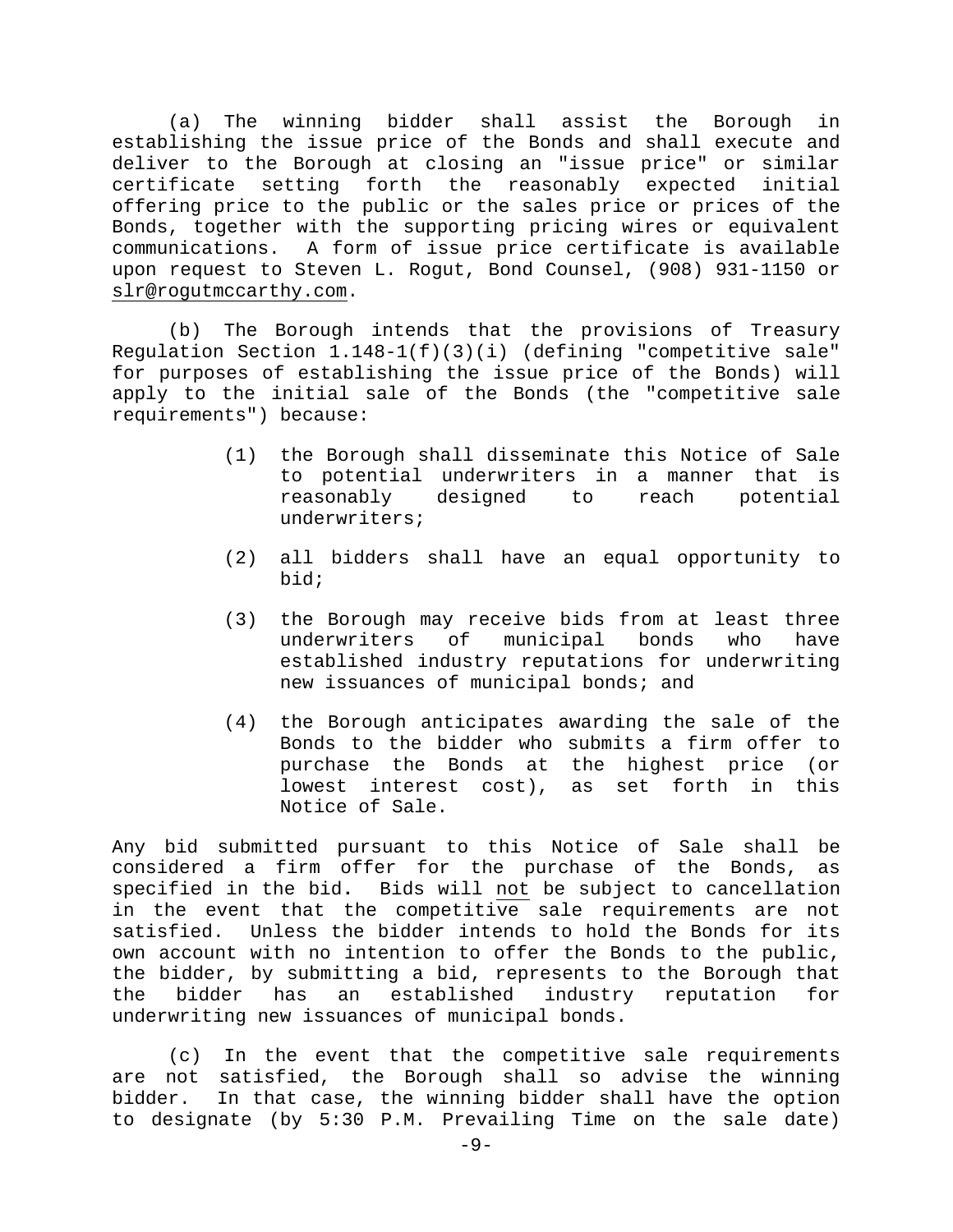whether the issue price will be calculated upon either (a) the first price at which 10% of each maturity of the Bonds (the "10% test") is sold to the public as the issue price of that maturity, applied on a maturity-by-maturity basis, or (b) a commitment to neither offer nor sell any of the Bonds of any maturity to any person at a price that is higher than the initial offering price to the public as of the sale date (the "initial offering price") during the holding period (as defined herein).

(d) If the 10% test is selected, the winning bidder shall advise the Borough if any maturity of the Bonds satisfies the 10% test as of the date and time of the award of the Bonds, and bidders should prepare their bids on the assumption that all of the maturities of the Bonds will be subject to the 10% test in order to establish the issue price of the Bonds. If the competitive sale requirements are not satisfied and the 10% test is selected, then until the 10% test has been satisfied as to each maturity of the Bonds, the winning bidder agrees to promptly report to the Borough the prices at which the unsold Bonds of that maturity have been sold to the public. That reporting obligation shall continue, whether or not the Closing Date has occurred, until either (i) all Bonds of that maturity have been sold or (ii) the 10% test has been satisfied as to the Bonds of that maturity, provided that, the winning bidder's reporting obligation after the Closing Date may be at reasonable periodic intervals or otherwise upon request of the Borough or Bond Counsel.

(e) In the event the "hold-the-offering-price" method is selected, for each maturity of the Bonds the winning bidder shall (a) neither offer nor sell any of the Bonds of such maturity to any person at a price that is higher than the initial offering price for such maturity during the holding period for such maturity (the "hold-the-offering-price rule"), and (b) verify that any selling group agreement shall contain the agreement of each dealer who is a member of the selling group, and any third-party distribution agreement shall contain the agreement of each broker-dealer who is a party to the thirdparty distribution agreement, to comply with the hold-theoffering-price rule. Pursuant to such agreement, no underwriter (as defined below) shall offer or sell any maturity of the Bonds at a price that is higher than the respective initial offering price for that maturity of the Bonds during the holding period.

(f) By submitting a bid, each bidder confirms that: (i) any agreement among underwriters, any selling group agreement and each third-party distribution agreement (to which the bidder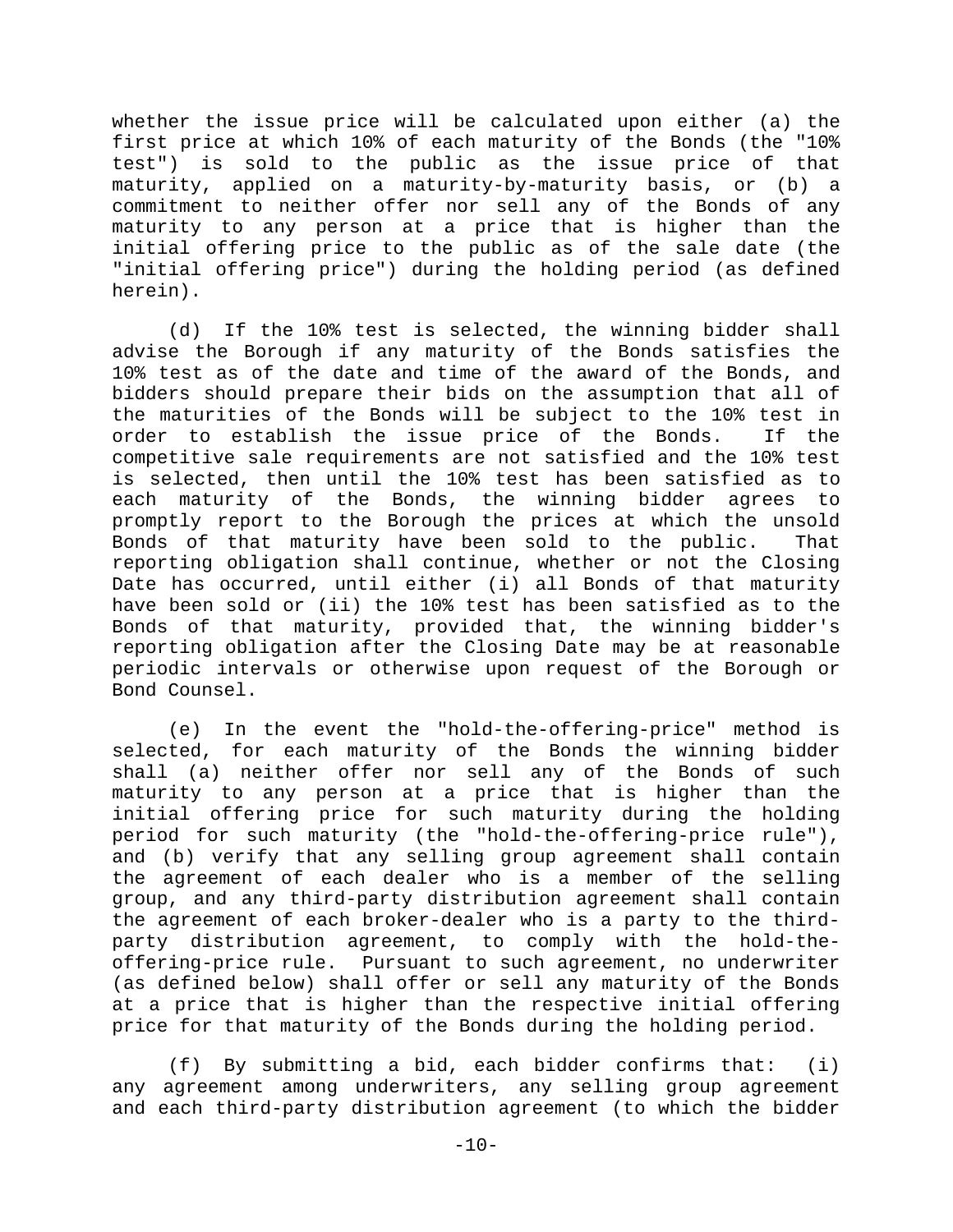is a party) relating to the initial sale of the Bonds to the public, together with the related pricing wires, contains or will contain language obligating each underwriter, each dealer who is a member of the selling group, and each broker-dealer that is a party to such third-party distribution agreement, as applicable, to (A) either comply with the hold-the-offeringprice limitations stated herein or to report the prices at which it sells to the public the unsold Bonds of each maturity allocated to it, whether or not the Closing Date has occurred, until either all Bonds of that maturity allocated to it have been sold or it is notified by the winning bidder that the 10% test has been satisfied as to the Bonds of that maturity, provided that, the reporting obligation after the Closing Date may be at reasonable periodic intervals or otherwise upon request of the winning bidder, depending upon whether the holdthe-offering-price method or the 10% test is selected by the winning bidder, (B) to promptly notify the winning bidder of any sales of Bonds that, to its knowledge, are made to a purchaser who is a related party to an underwriter participating in the initial sale of the Bonds to the public (each such term being used as defined below), and (C) to acknowledge that, unless otherwise advised by the underwriter, dealer or broker-dealer, the winning bidder shall assume that each order submitted by the underwriter, dealer or broker-dealer is a sale to the public, and (ii) any agreement among underwriters or selling group agreement relating to the initial sale of the Bonds to the public, together with the related pricing wires, contains or will contain language obligating each underwriter or dealer that is a party to a third-party distribution agreement to be employed in connection with the initial sale of the Bonds to the public to require each broker-dealer that is a party to such third-party distribution agreement to either comply with the hold-the-offering-price limitations stated herein or to report the prices at which it sells to the public the unsold Bonds of each maturity allocated to it, whether or not the Closing Date has occurred, until either all Bonds of that maturity allocated to it have been sold or it is notified by the winning bidder or such underwriter that the 10% test has been satisfied as to the Bonds of that maturity, provided that, the reporting obligation after the Closing Date may be at reasonable periodic intervals or otherwise upon request of the winning bidder or such underwriter, depending upon whether the hold-the-offering-price method or the 10% test is selected by the winning bidder.

(g) Sales of any Bonds to any person that is a related party to an underwriter participating in the initial sale of the Bonds to the public (each such term being used as defined below)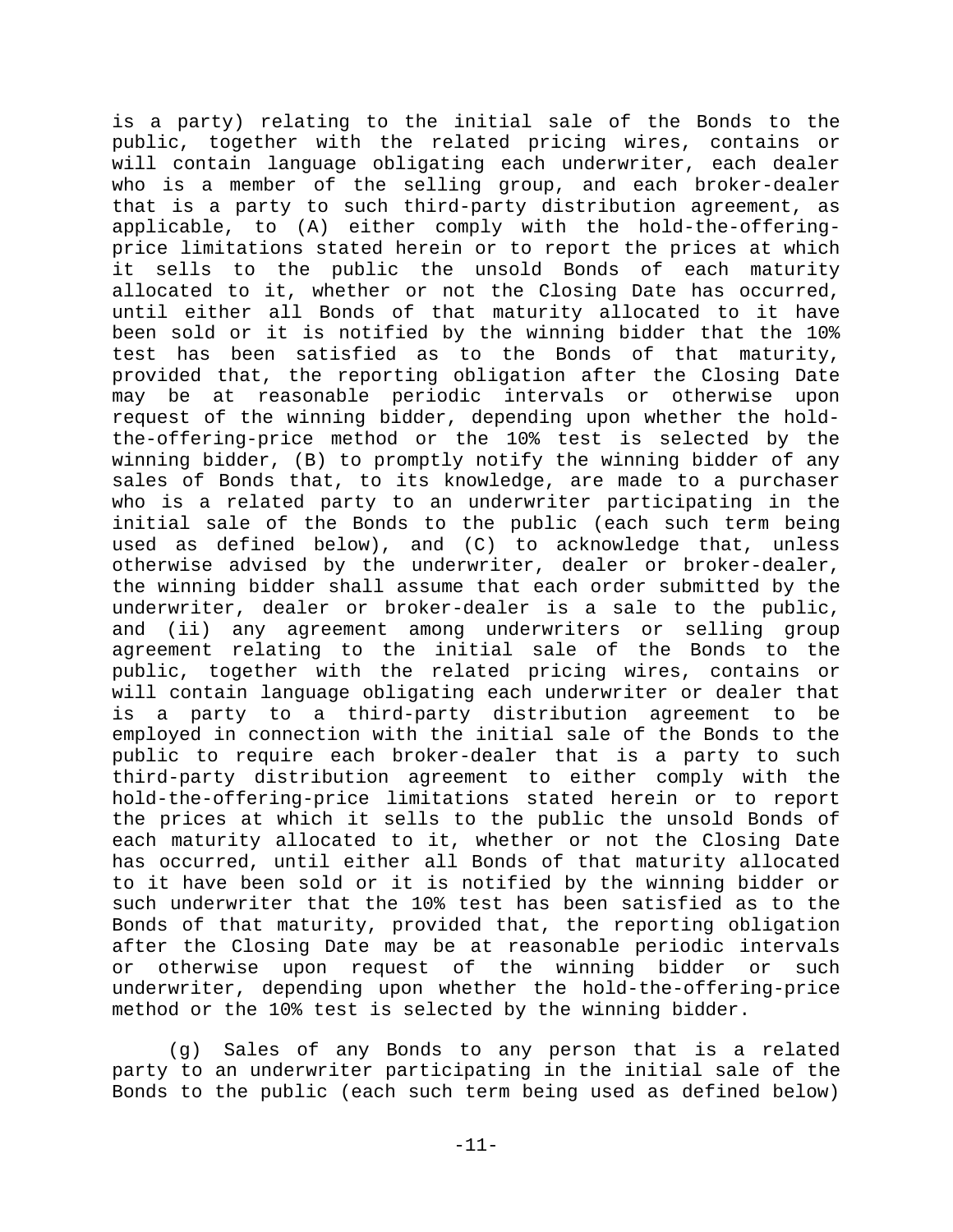shall not constitute sales to the public for purposes of this Notice of Sale. Further, for purposes of this Notice of Sale:

- (i) "public" means any person other than an underwriter or a related party,
- (ii) "underwriter" means (A) any person that agrees pursuant to a written contract or otherwise with the Borough (or with the lead underwriter to form an underwriting syndicate) to participate in the initial sale of the Bonds to the public and (B) any person that agrees pursuant to a written contract directly or indirectly with a person described in clause (A) to participate in the initial sale of the Bonds to the public (including a member of a selling group or a party to a third-party distribution agreement participating in the initial sale of the Bonds to the public),
- (iii) a purchaser of any of the Bonds is a "related party" to an underwriter if the underwriter and the purchaser are subject, directly or indirectly, to (A) more than 50% common ownership of the voting power or the total value of their stock, if both entities are corporations (including direct ownership by one corporation of another), (B) more than 50% common ownership of their capital interests or profits interests, if both entities are partnerships (including direct ownership by one partnership of another), or (C) more than 50% common ownership of the value of the outstanding stock of the corporation or the capital interests or profits interests of the partnership, as applicable, if one entity is a corporation and the other entity is a partnership (including direct ownership of the applicable stock or interests by one entity of the other),
- (iv) "sale date" means the date that the Bonds are awarded by the Borough to the winning bidder,
- (v) "holding period" means, for each maturity of the Bonds, the period starting on the sale date and ending on the earlier of (i) the close of the fifth business day after the sale date, or (ii)